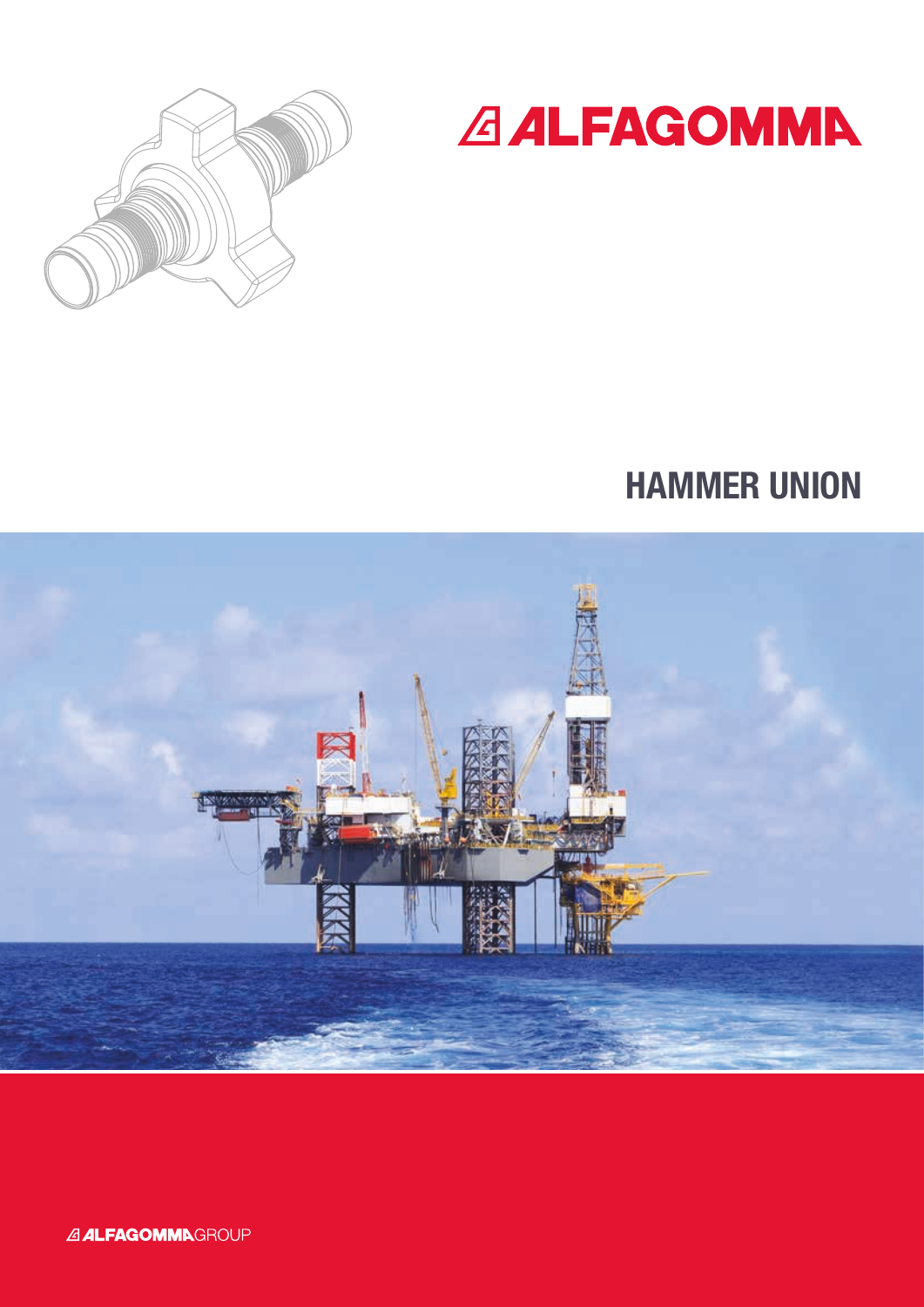# // HAMMER UNION FIG. 1502

- **//** Two-piece interlock and alfacrimp one-piece no-skive versions
- // Integral fittings, no need of adapters
- **//** No welded parts, solid one-piece
- **//** Direct, compact and smart solution
- // ALFAGOMMA long length 61 m (200 ft) hoses, to reduce unions
- **//** The less parts involved, the safest result, the highest performance
- **//** Suitable for minetuff and supertuff hose covers



#### ALFAGOMMA FIG. 1502 HAMMER UNION FITTINGS

- **//** Obtained by bar drilling from the highest quality raw material
- // Designed to allow the most compact and direct union
- // Several insert and ferrule versions available, to fit different multispiral hoses
- **//** Conformity to API requirements

#### LUG NUT AND LIPE TYPE RUBBER RING ALSO AVAILABLE AS SPARE PARTS

- **//** Self-locking ACME thread lug nut, for quick make-up and break-out
- **//** Replaceable lip type rubber ring to ensure pressure seal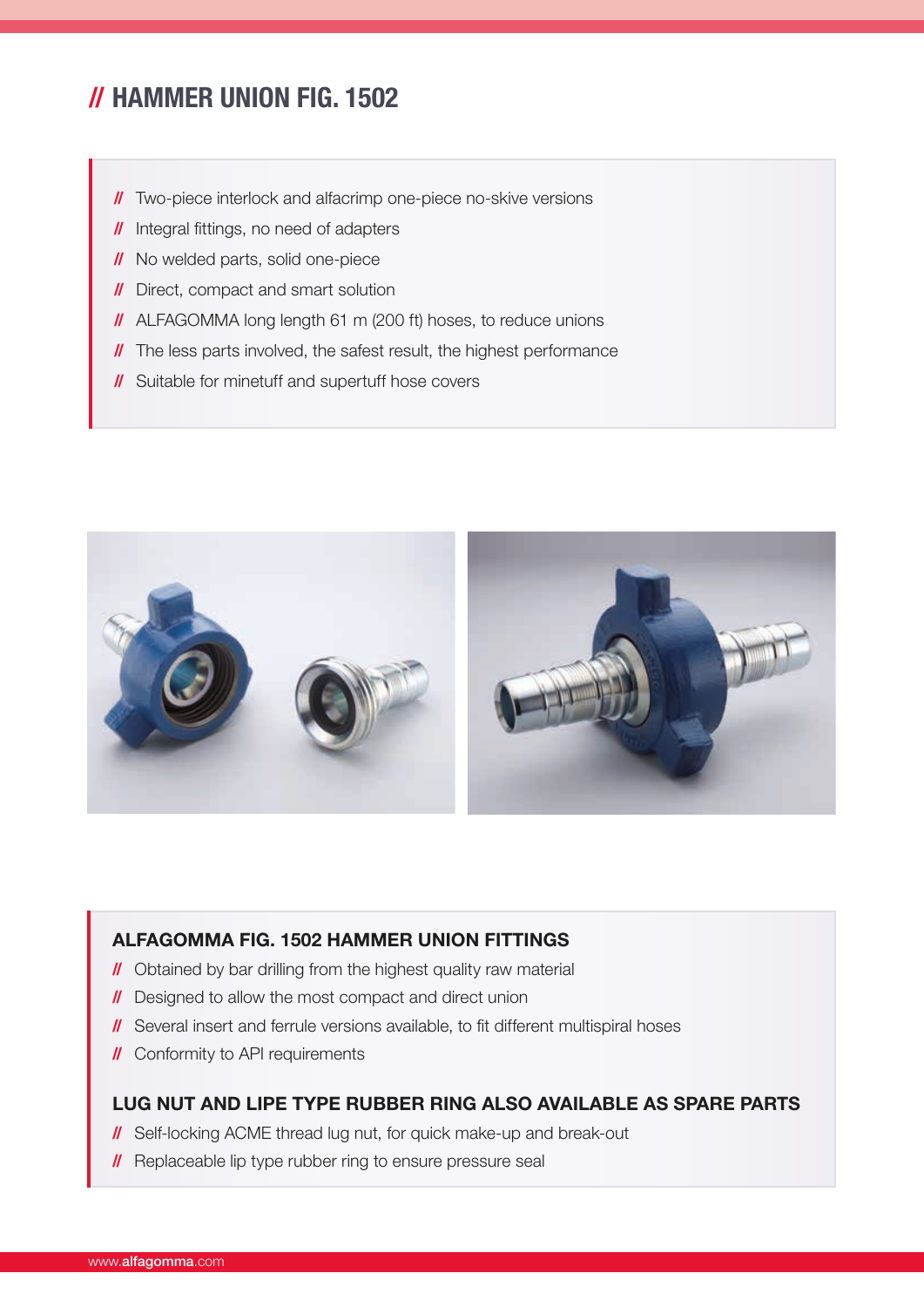# TWO-PIECE INTERLOCK FITTINGS

# // FOR ALFABIOTECH 4000 (4SH), ALFABIOTECH 5000 (R13) AND FLEXOR RIG™

#### Male Hammer Union Fig. 1502 integral fitting with Lug Nut

| <b>Part Number</b> | <b>Iltem Code</b> | īΠ | Hose ID Hose ID<br>mm | <b>DASH</b> | mm   | C CUT-OFF L Overal Length<br>mm | <b>Weight</b><br>kg |
|--------------------|-------------------|----|-----------------------|-------------|------|---------------------------------|---------------------|
| H1413F13-323200    | 1235621           |    | 51                    | 32          | 55.3 | 152                             | 6.40                |

#### Female Hammer Union Fig. 1502 integral fitting with Rubber Ring

| <b>Part Number</b> | lltem Code <sup>'</sup> | ∣ Hose ID ∣ Hose ID'<br>٦n | mm | <b>DASH</b> | mm   | (C CUT-OFF L Overal Length L<br>mm | Weiaht<br>kg |
|--------------------|-------------------------|----------------------------|----|-------------|------|------------------------------------|--------------|
| H1423F10-323200    | 1238273                 |                            | 51 | 32          | 51,5 | 148.5                              | 2.30         |

#### Interlock ferrule H1400301

Alfabiotech 5000 and Flexor Rig™

| Part Number     | <b>Item Code</b> | Hose<br>ID | <b>Hose</b><br>т | <b>DASH</b> | mm | mm | Weight<br>kg |
|-----------------|------------------|------------|------------------|-------------|----|----|--------------|
| H1400301-320000 | 1202006          | <u>.</u>   | 51               | 32          | 88 | 99 | 1.50         |

#### Interlock ferrule H1400200

Alfabiotech 4000

| <b>Part Number</b> | ltem Code | <b>Hose</b><br>ID. | <b>Hose</b><br>ID | <b>DASH</b> | mm | mm   | <b>Weight</b><br>kg |
|--------------------|-----------|--------------------|-------------------|-------------|----|------|---------------------|
| H1400200-320000    | 1201284   |                    | 51                | 32          | 78 | 99,1 | 0,95                |

# // FOR ALFABIOTECH 6000 (R15)

#### Male Hammer Union Fig. 1502 integral fitting with Lug Nut

| Part Number     | <b>Iltem Code</b> | πħ | Hose ID Hose ID<br>mm |    | mm   | <b>C CUT-OFF</b> L Overal Length<br>mm | Weight <sup>1</sup><br>kg |  |
|-----------------|-------------------|----|-----------------------|----|------|----------------------------------------|---------------------------|--|
| H1T13F13-323200 | 1235624           |    | וס                    | 32 | 60,8 | 162.2                                  | 6.60                      |  |

#### Female Hammer Union Fig. 1502 integral fitting with Rubber Ring

| <b>Part Number</b> | <b>Item Code</b> | Hose <b>ID</b> Hose <b>ID</b><br>in. | mm | <b>DASH</b> | mm   | ′C CUT-OFF LL Overal Length ⊥<br>mm | Weight |
|--------------------|------------------|--------------------------------------|----|-------------|------|-------------------------------------|--------|
| H1T23F10-323200    | 1235623          |                                      |    | 32          | 57.3 | 158.7                               | 2.60   |

#### Interlock ferrule H1T00600

| <b>Part Number</b> | <b>Item Code</b> | <b>Hose</b><br>ID) | Hose,<br>D | <b>DASH</b> | в<br>mm | mm    | Weight<br>kg |
|--------------------|------------------|--------------------|------------|-------------|---------|-------|--------------|
| H1T00600-320000    | 1225872          | -                  | ◡          | 32          | 88.1    | 108.2 | 1,50         |